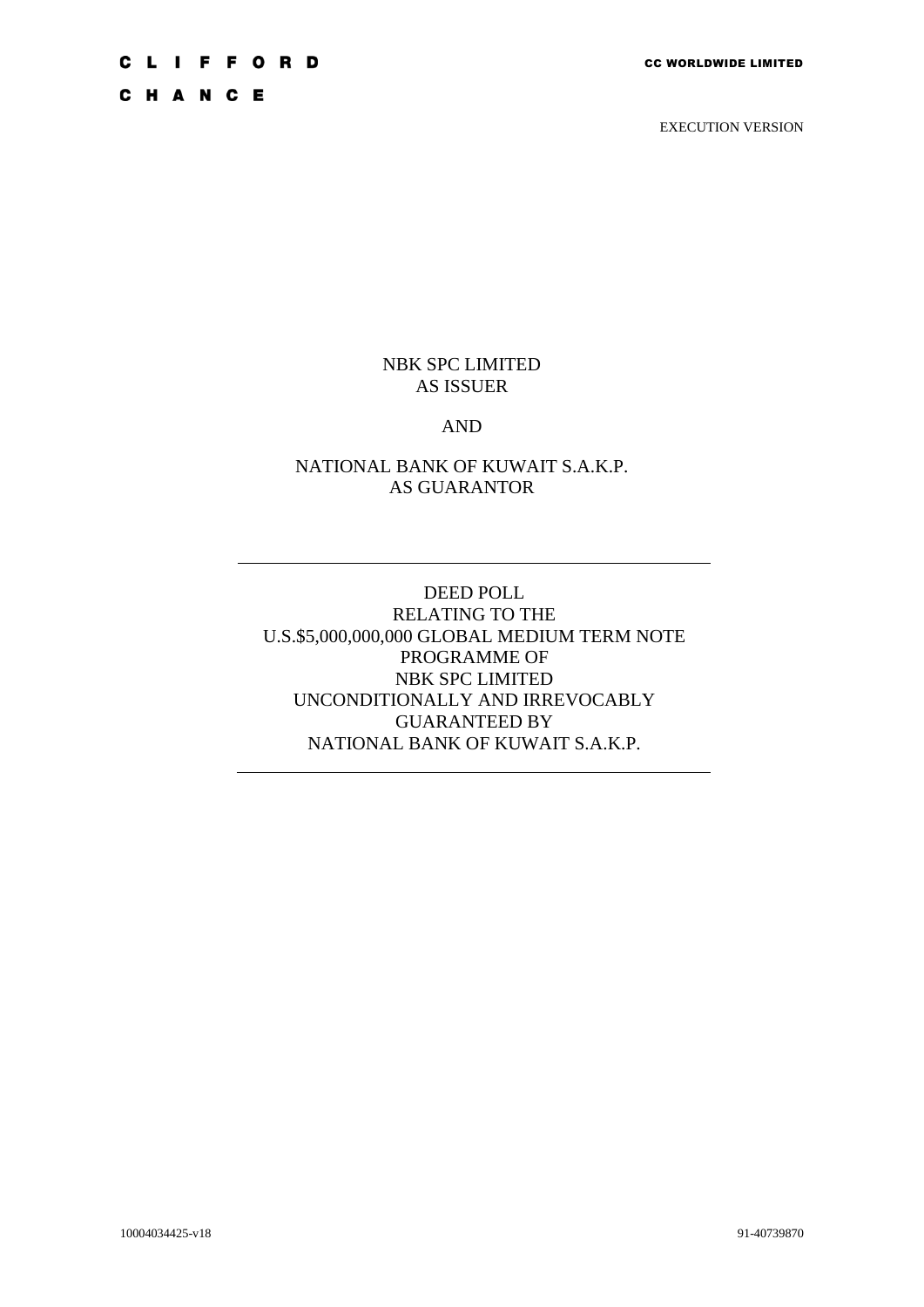#### **CONTENTS**

| Clause |  | Page |
|--------|--|------|
|        |  |      |
|        |  |      |
|        |  |      |
|        |  |      |
|        |  |      |
|        |  |      |
|        |  |      |
|        |  |      |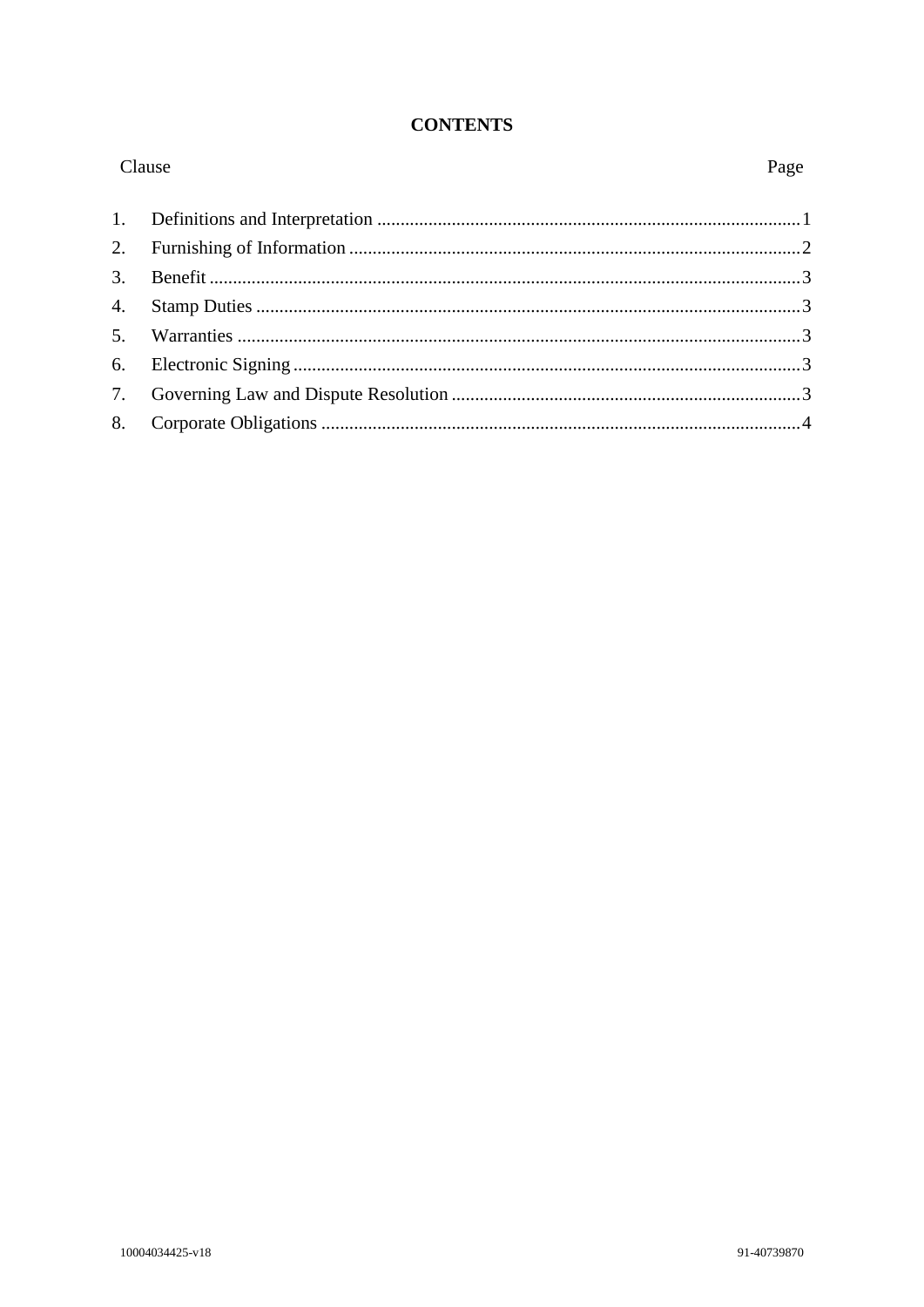## **THIS DEED POLL** (this "**Deed**") is made on 3 September 2021

# **BY**:

- (1) **NBK SPC LIMITED** (the "**Issuer**"); and
- (2) **NATIONAL BANK OF KUWAIT S.A.K.P.** (the "**Guarantor**"),

in favour of

(3) **THE HOLDERS** (as defined below), **THE PROSPECTIVE PURCHASERS** from time to time of the Notes and **THE DEALERS** (as defined below) (together the "**Beneficiaries**").

#### **WHEREAS**:

- (A) The Issuer proposes to issue from time to time global medium term notes guaranteed by the Guarantor (the "**Notes**", which expression shall, if the context so admits, include the Global Notes (in temporary or permanent form) and the Global Certificates to be initially delivered in respect of the Notes and any related Coupons, Receipts and Talons) under its U.S.\$5,000,000,000 global medium term note programme (the "**Programme**"). The Notes will be issued pursuant to an amended and restated fiscal agency agreement dated 3 September 2021 entered into by the Issuer, the Guarantor, Citibank N.A., London Branch as the fiscal agent (the "**Fiscal Agent**") and the other parties referred to herein (the "**Agency Agreement**").
- (B) In connection with the Programme, the Issuer and the Guarantor have prepared a base prospectus dated 3 September 2021 (the "**Base Prospectus**") which has been approved by the Central Bank of Ireland as a base prospectus issued in compliance with Regulation (EU) 2017/1129. Each Tranche of Notes will be issued pursuant to the Base Prospectus as completed by the Final Terms.
- (C) Each of the Issuer and the Guarantor, in order to ensure compliance with Rule 144A ("**Rule 144A**") under the United States Securities Act of 1933, as amended (the "**Securities Act**") in connection with resales of the Notes, have agreed to comply with the information delivery requirements of Rule 144A(d)(4) under the Securities Act so long as it is necessary to do so.
- (D) The Beneficiaries will take the benefit of this Deed in respect of any Notes issued on or after the date hereof.

#### **NOW THIS DEED WITNESSETH** as follows and is made by way of deed poll:

#### 1. **DEFINITIONS AND INTERPRETATION**

1.1 In this Deed:

"**Dealers**" means the dealers appointed under the amended and restated programme agreement dated 3 September 2021 and entered into between the Issuer, the Guarantor and the dealers named therein.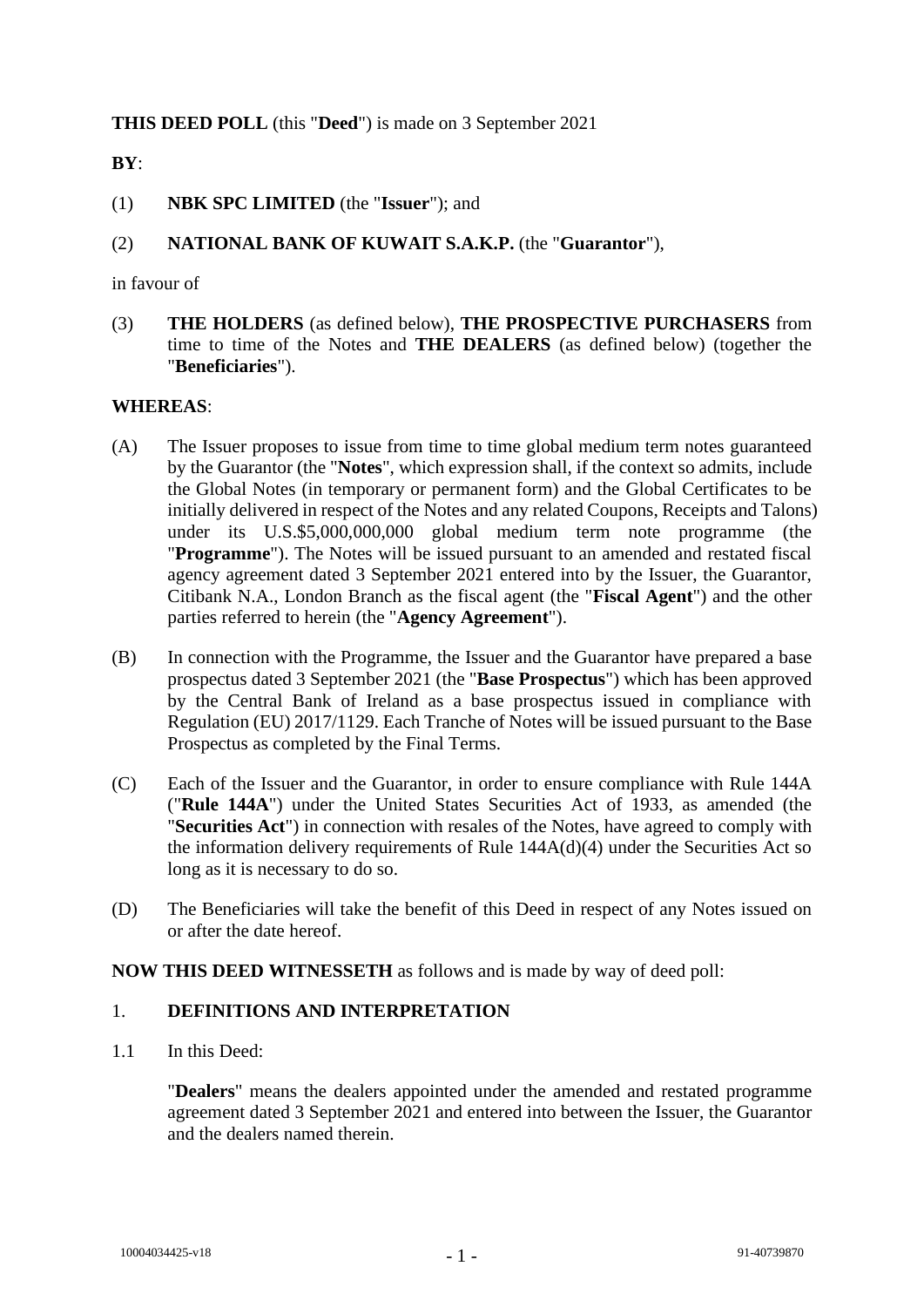Terms used but not defined in this Deed shall have the same meanings given to them in the terms and conditions of the Notes (the "**Conditions**") as set out in schedule 2 (*Terms and Conditions of the Notes*) of the Agency Agreement.

#### 1.2 **Contracts (Rights of Third Parties) Act 1999**

A person, except for a Beneficiary from time to time, who is not a party to this Deed has no right under the Contracts (Rights of Third Parties) Act 1999 to enforce any term of this Deed.

#### 1.3 **Clauses**

Any reference in this Deed to a Clause or sub-Clause is, unless otherwise stated, to a clause or sub-clause hereof.

#### 1.4 **Headings**

Headings shall be ignored in construing this Deed.

## 1.5 **Legislation**

Any reference in this Deed to any legislation (whether primary legislation or regulations or other subsidiary legislation made pursuant to primary legislation) shall be construed as a reference to such legislation as the same shall have been or may from time to time be amended or re-enacted.

#### 1.6 **Contracts**

All references in this Deed to an agreement, instrument or other document shall be construed as a reference to that agreement, instrument or other document as amended, supplemented, restated, extended, replaced or novated from time to time. In addition, in the context of any particular Tranche of Notes, each reference in this Deed to the Base Prospectus shall be construed as a reference to the Base Prospectus as supplemented and/or amended by the relevant Final Terms.

# 2. **FURNISHING OF INFORMATION**

Each of the Issuer and the Guarantor undertakes that so long as any of the Notes are "restricted securities" within the meaning of Rule 144(a)(3) under the Securities Act, during any period in which it is neither subject to Sections 13 or 15(d) of the United States Securities Exchange Act of 1934, as amended (the "**Exchange Act**"), nor exempt from reporting requirements pursuant to and in compliance with Rule 12g3-2(b) under the Exchange Act, it will furnish to each holder or beneficial owner (each a "**Holder**") of such "restricted securities" in connection with any resale thereof and to any prospective purchaser of such "restricted securities" from such Holder, in each case, upon request, of a Holder or prospective purchaser, the information specified in, and meeting the requirements of, Rule 144A(d)(4) under the Securities Act and will otherwise comply with the requirements of Rule 144A(d)(4) under the Securities Act (so long as such requirement is necessary in order to permit holders of Notes to effect resales pursuant to Rule 144A).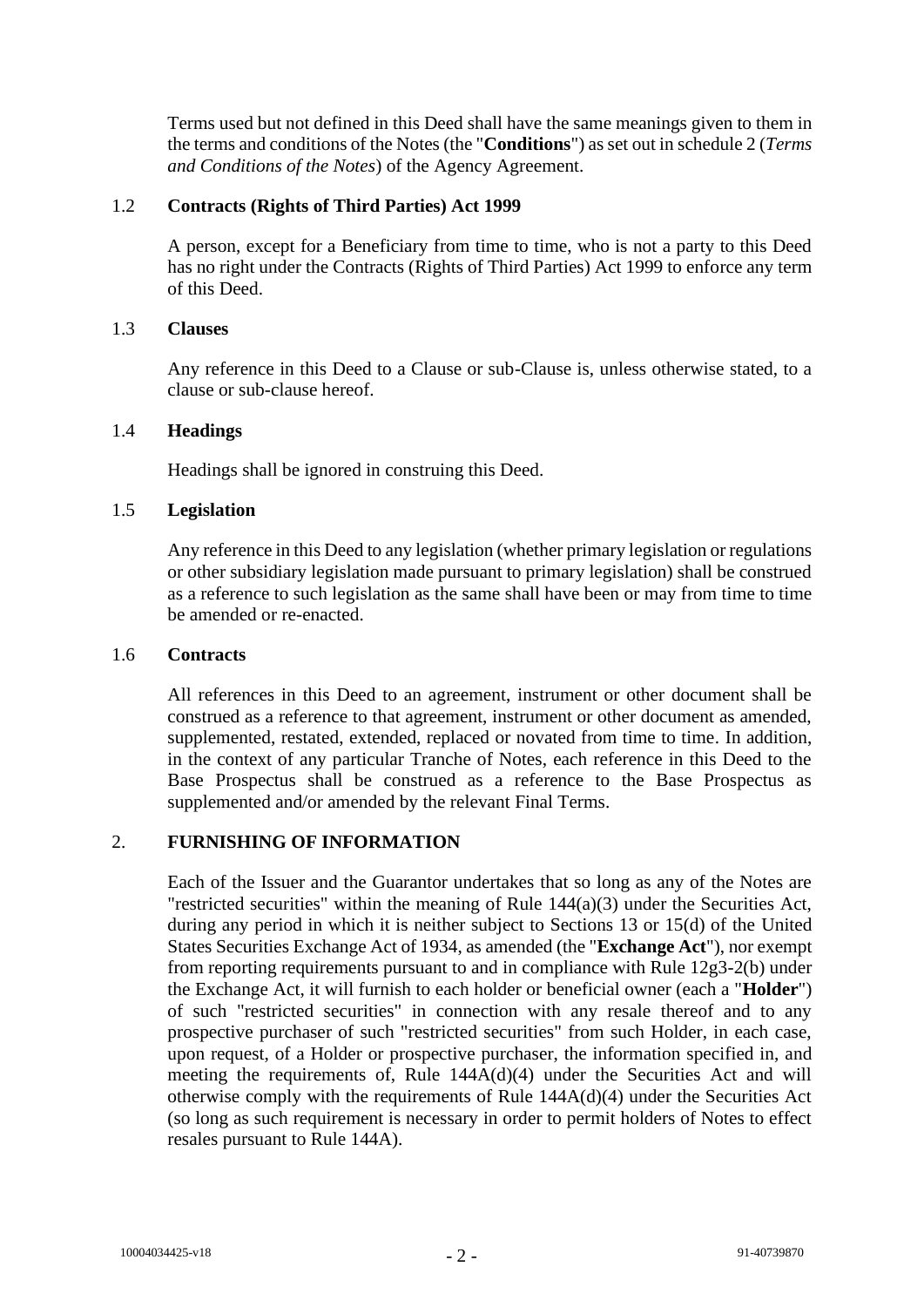## 3. **BENEFIT**

This Deed shall take effect as a deed poll for the benefit of the Beneficiaries from time to time. This Deed shall be deposited with, and held by, the Fiscal Agent for so long as any such Notes remain outstanding.

Each of the Issuer and the Guarantor acknowledges the right of every Beneficiary to the production of, and the right of every Beneficiary to obtain (upon payment of a reasonable charge) a copy of, this Deed, and further acknowledges and covenants that the obligations binding upon it contained in this Deed are owed to, and shall be for the account of, each and every Beneficiary, and that each Beneficiary shall be entitled severally to enforce those obligations against the Issuer and the Guarantor.

## 4. **STAMP DUTIES**

Each of the Issuer and the Guarantor will pay any stamp and other duties and taxes, including interest and penalties, payable on, or in connection with, the execution of this Deed and any action taken by any Beneficiary to enforce the provisions of this Deed.

## 5. **WARRANTIES**

Each of the Issuer and the Guarantor represents, warrants and undertakes with each Beneficiary that it has all corporate power, and has taken all necessary corporate or other steps, to enable it to execute, deliver and perform this Deed, and that this Deed constitutes a legal, valid and binding obligation of each of the Issuer and the Guarantor.

#### 6. **ELECTRONIC SIGNING**

Each of the Issuer and the Guarantor acknowledges and agrees (and each Beneficiary expressed to have benefit of this Deed is deemed to acknowledge and agree) that this Deed may be executed by electronic means by each of the Issuer and the Guarantor.

# 7. **GOVERNING LAW AND DISPUTE RESOLUTION**

#### 7.1 **Governing Law**

This Deed and any non-contractual obligations arising out of or in connection with it shall be governed by, and construed in accordance with, English law.

#### <span id="page-4-0"></span>7.2 **Arbitration**

Any dispute, claim, difference or controversy arising out of, relating to or having any connection with this Deed (including any dispute as to its existence, validity, interpretation, performance, breach or termination or the consequences of its nullity and any dispute relating to any non-contractual obligations arising out of or in connection with it) (a "**Dispute**") shall be referred to and finally resolved by arbitration in accordance with the Arbitration Rules (the "**Rules**") of the London Court of International Arbitration (the "**LCIA**"), which Rules (as amended from time to time) are incorporated by reference into this Clause [7.2.](#page-4-0) For these purposes:

(a) the seat of arbitration shall be London, England;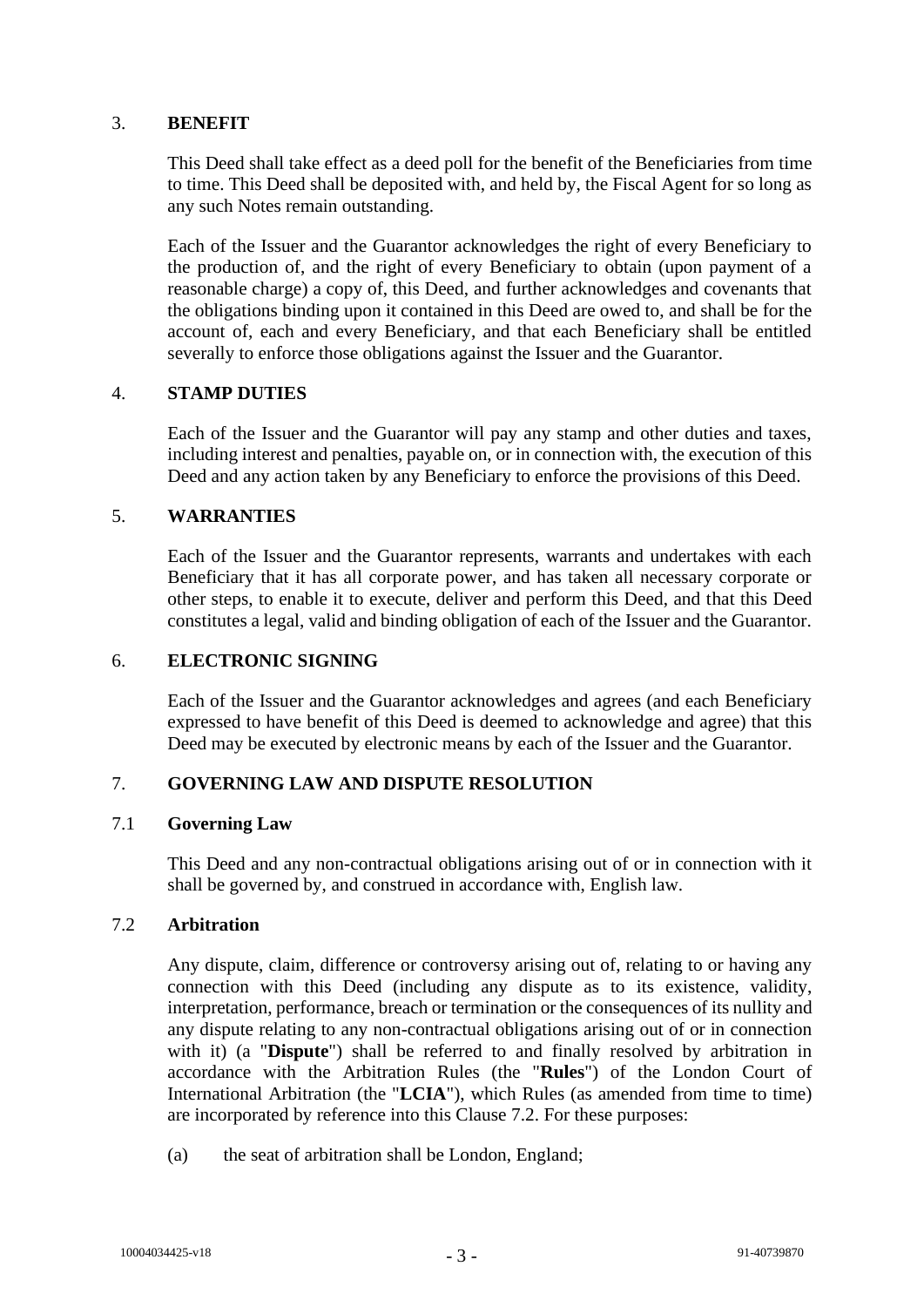- (b) there shall be three arbitrators, each of whom shall be disinterested in the arbitration, shall have no connection with any party to the Dispute and shall be an attorney experienced in international securities transactions. The parties to the Dispute shall each nominate one arbitrator and both arbitrators in turn shall appoint a further arbitrator who shall be the chairman of the tribunal. In cases where there are multiple claimants and/or multiple respondents, the class of claimants jointly, and the class of respondents jointly, shall each nominate one arbitrator. If one party or both fails to nominate an arbitrator within the time limits specified by the Rules, such arbitrator(s) shall be appointed by the LCIA. If the party nominated arbitrators fail to nominate the third arbitrator within 15 days of the appointment of the second arbitrator, such arbitrator shall be appointed by the LCIA; and
- (c) the language of the arbitration shall be English.

## 7.3 **Appointment of Process Agent**

Each of the Issuer and the Guarantor irrevocably appoints Maples and Calder at its registered office at 11th Floor, 200 Aldersgate Street, London EC1A 4HD, United Kingdom as its authorised agent for service of process in England. If for any reason such agent shall cease to be such agent for service of process or ceases to be registered in England, the Issuer and the Guarantor shall forthwith appoint a new agent for service of process in England and notify the Beneficiaries of such appointment in accordance with Condition 15 (*Notices*). The Issuer and the Guarantor will procure that, so long as any of the Notes remains outstanding, a person with an office in London shall be appointed to accept service. Nothing in this Deed shall affect the right to serve process in any other manner permitted by law.

# 7.4 **Waiver of Immunity**

To the extent that the Issuer or the Guarantor may in any jurisdiction claim for itself or its assets or revenues immunity from suit, execution, attachment (whether in aid of execution, before judgment or otherwise) or other legal process and to the extent that such immunity (whether or not claimed) may be attributed in any such jurisdiction to the Issuer or the Guarantor or its assets or revenues, each of the Issuer and the Guarantor agrees not to claim and irrevocably and unconditionally waives such immunity to the fullest extent permitted by the laws or such jurisdiction. Further, each of the Issuer and the Guarantor irrevocably and unconditionally consents to the giving of any relief or the issue of any legal proceedings, including, without limitation, jurisdiction, enforcement, prejudgment proceedings and injunctions in connection with any Disputes.

# 8. **CORPORATE OBLIGATIONS**

Each Beneficiary acknowledges and agrees that notwithstanding any other provision contained herein, the obligations of the Issuer under this Deed and the Notes are corporate or limited liability obligations of the Issuer and, no Beneficiary shall have any recourse against any of the directors, officers, employees or corporate services providers of the Issuer (the "**Limited Parties**") (nor shall any of the Limited Parties be personally liable for any claims, losses, damages, liabilities, indemnities, representations or other obligations whatsoever of the Issuer), under or in connection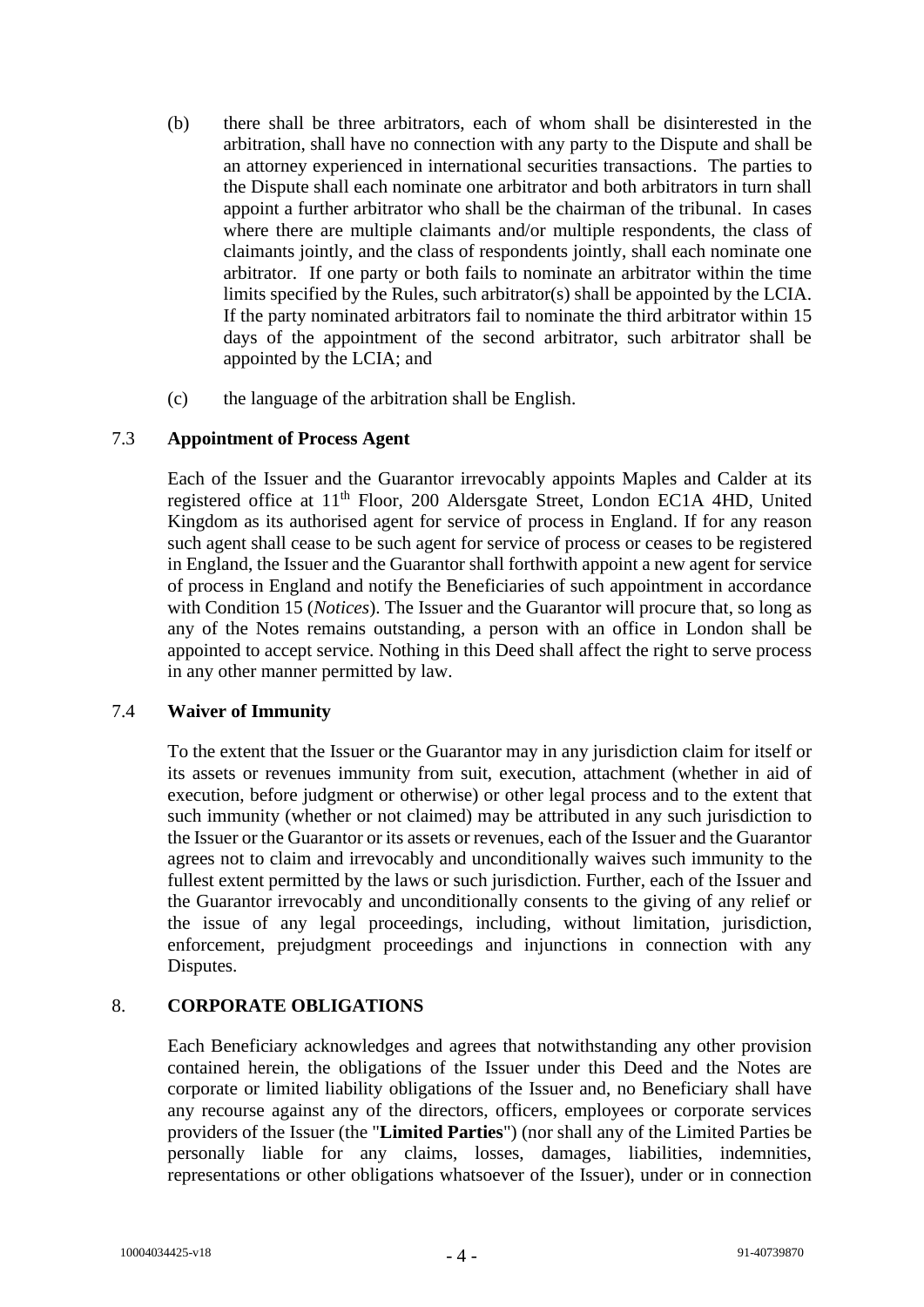with the Notes, or this Deed, save in the case of the wilful default or actual fraud of such Limited Party. Reference herein to wilful default or actual fraud means a finding to such effect by a court of competent jurisdiction in relation to the conduct of the relevant Limited Party.

**IN WITNESS WHEREOF** each of the Issuer and the Guarantor has caused this Deed to be duly delivered as a deed the day and year first above mentioned.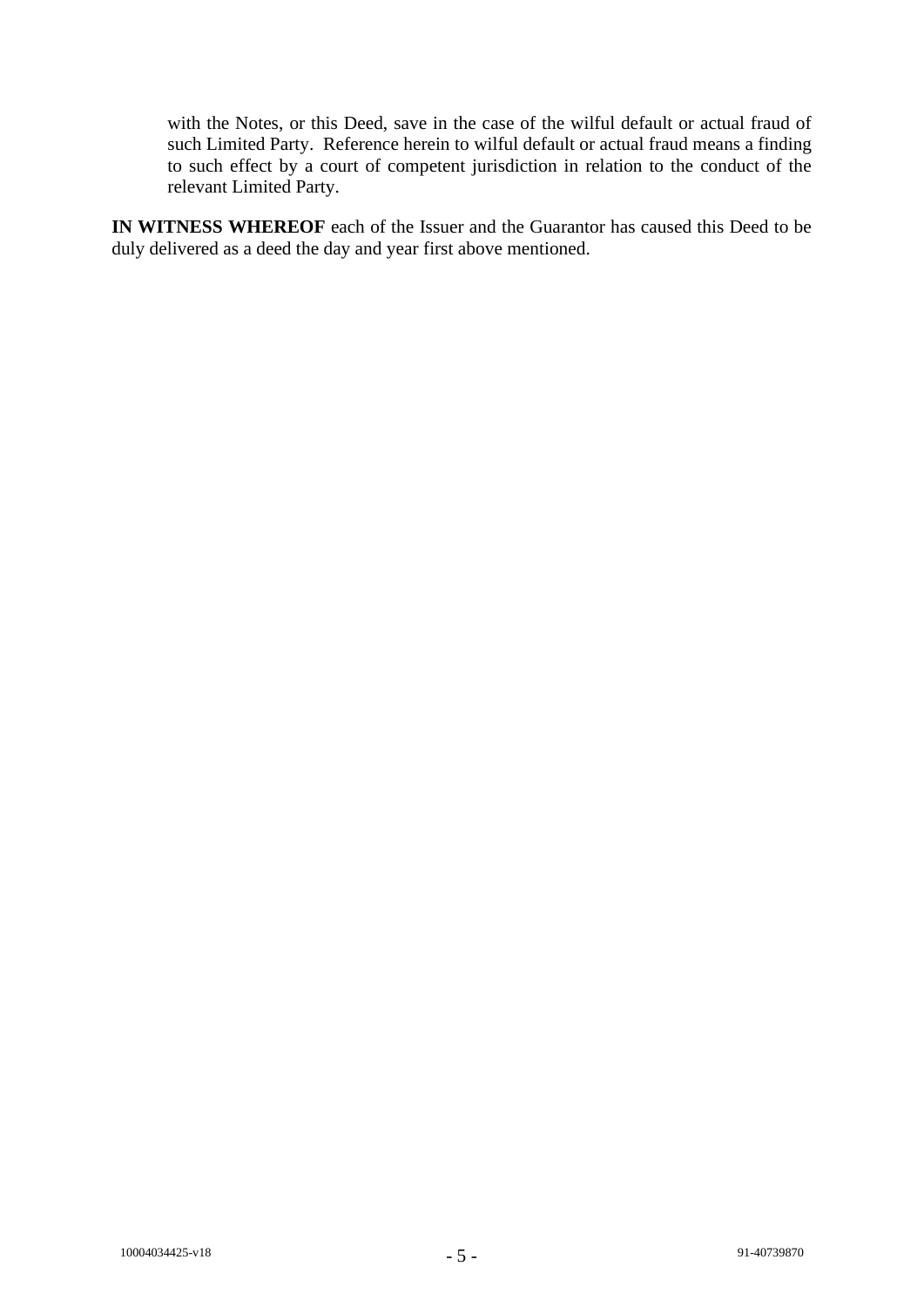#### Signatures to the Deed Poll

# EXECUTED as a DEED by )

NBK SPC LIMITED <br>
acting by and acting under (b)<br>
the authority of that company, (b) acting by and acting under ) the authority of that company, in the presence of:

 $\mathcal{P}$ 

 $\sim$  That  $f$ 

Witness Signature Name: Jordan Hebert Address: 1407 Burj Daman, DIFC, Dubai, UAE Occupation: Assistant Vice President

#### EXECUTED as a DEED by NATIONAL BANK OF KUWAIT S.A.K.P. acting by and acting under )<br>the authority of that company, <br>in the presence of: ) the authority of that company, in the presence of:

......................................................................

Witness Signature Name: Address: Occupation: